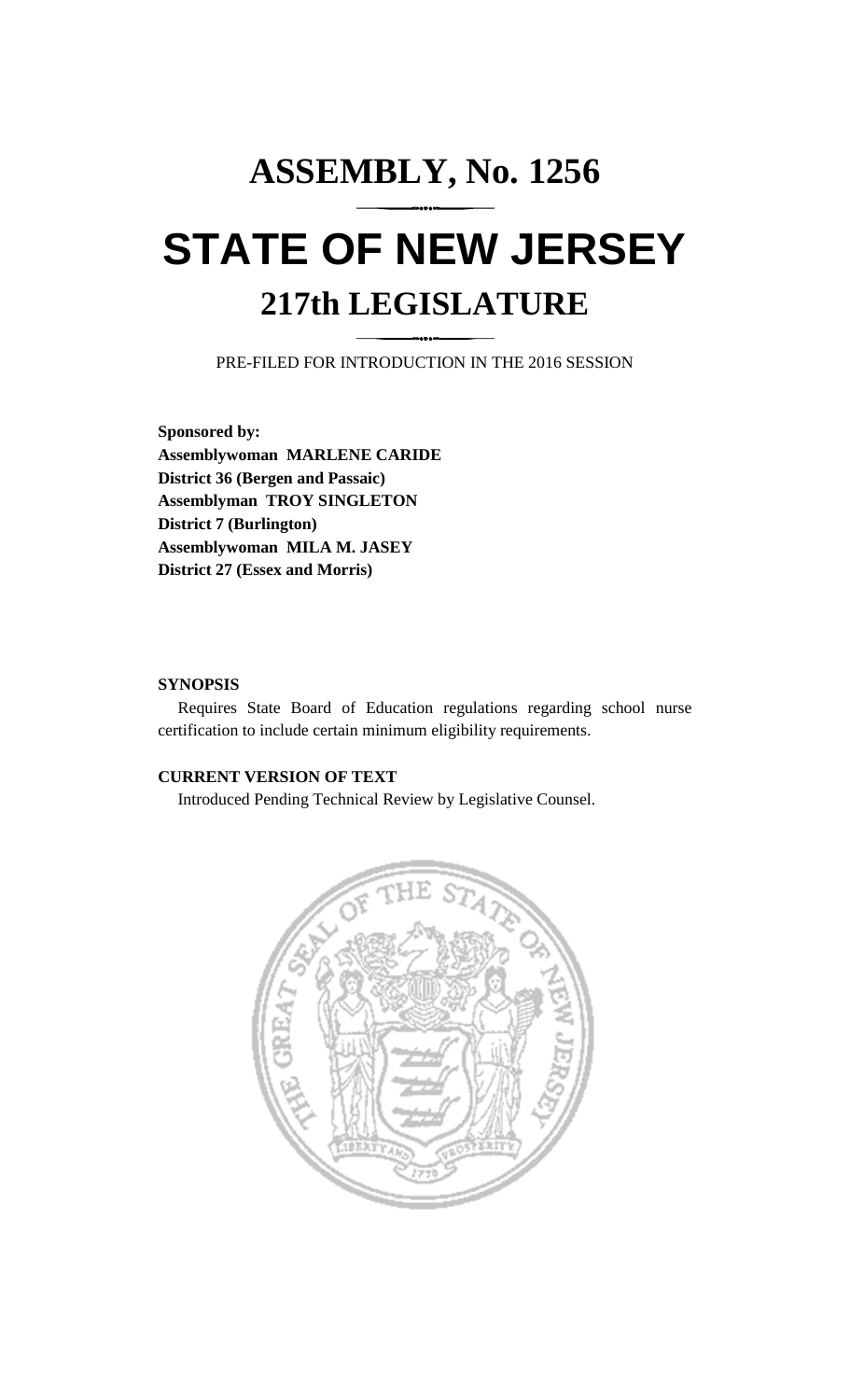#### **A1256** CARIDE, SINGLETON

 $\mathcal{D}_{\mathcal{L}}$ 

 **AN ACT** concerning school nurse certification and supplementing chapter 40 of Title 18A of the New Jersey Statutes. **BE IT ENACTED** *by the Senate and General Assembly of the State of New Jersey:* 1. State Board of Education regulations prescribing the requirements for eligibility for an educational services certificate with a school nurse endorsement shall, at a minimum, require that a candidate for the endorsement: a. is licensed as a registered nurse pursuant to the provisions of P.L.1947, c.262 (C.45:11-23 et seq.); b. holds a bachelor's degree from a regionally-accredited college or university; c. completes either a Department of Education-approved college curriculum for the preparation of school nurses or a program of studies, with a minimum of 30 semester hour credits, that includes study in subject areas determined by the State board and clinical experience in a school nurse office; and d. completes a college-supervised school nurse practicum experience, a portion of which shall be completed in a school nurse office and a portion of which shall be completed in a classroom. The practicum experience may count toward the minimum 30 semester hour credit requirement. 2. State Board of Education regulations prescribing the requirements for eligibility for an educational services certificate with a school nurse/non-instructional endorsement shall, at a minimum, require that a candidate for the endorsement: a. is licensed as a registered nurse pursuant to the provisions of P.L.1947, c.262 (C.45:11-23 et seq.); b. holds a bachelor's degree from a regionally-accredited college or university; and c. completes either a Department of Education-approved college curriculum for the preparation of school nurses or a program of studies, with a minimum of 21 semester hour credits, that includes study in subject areas determined by the State board and clinical experience in a school nurse office. 3. Nothing in this act shall be construed to limit the authority of the State Board of Education to prescribe additional eligibility requirements for a school nurse endorsement or a school nurse/non- instructional endorsement. 4. This act shall take effect immediately.